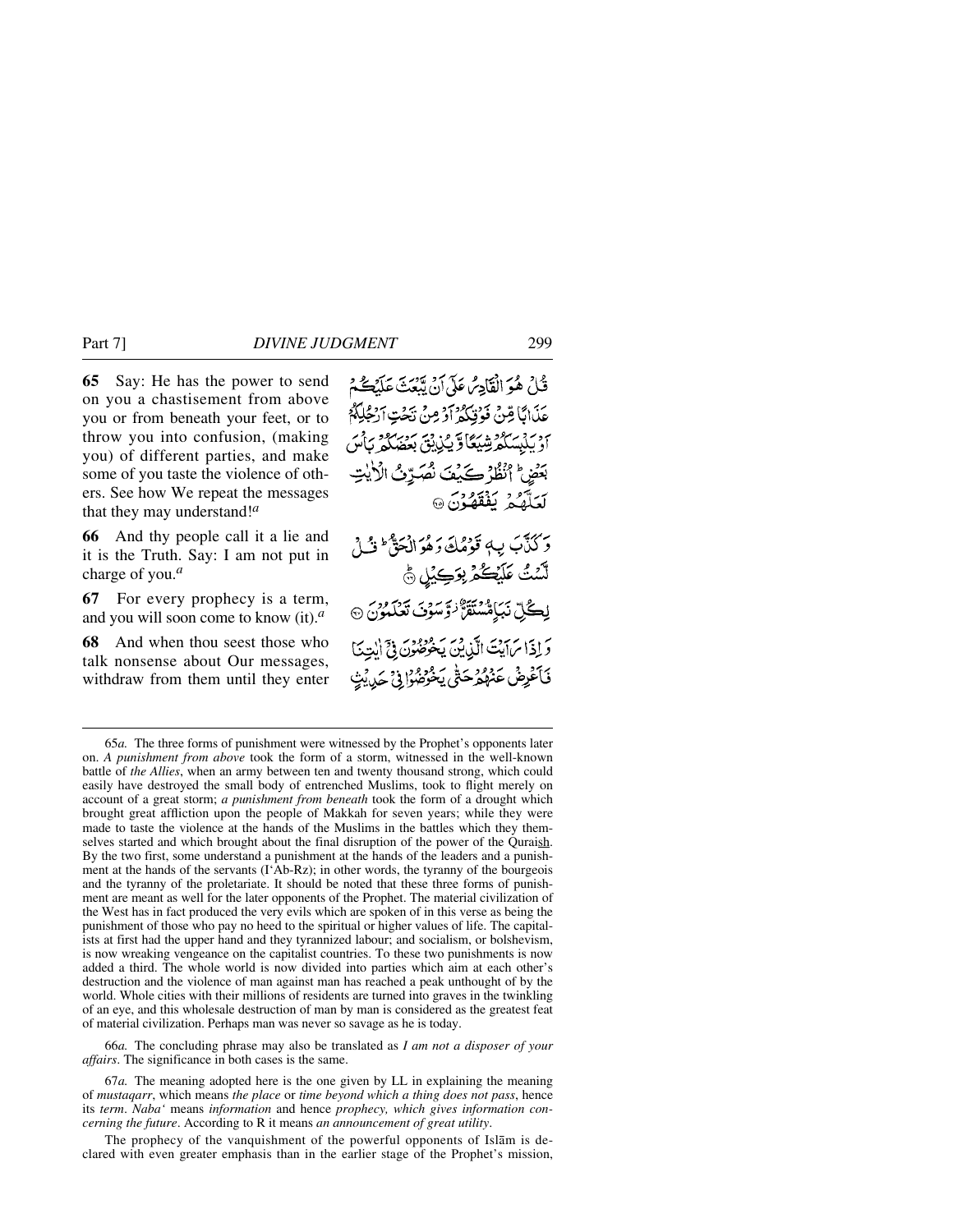into some other discourse. And if the devil cause thee to forget, then sit not after recollection with the unjust people.

**69** And those who keep their duty are not accountable for them in aught but (theirs) is only to remind; haply they may guard against evil.

**70** And leave those who take their religion for a play and an idle sport, and whom this world's life has deceived, and remind (men) hereby lest a soul be destroyed for what it has earned. It has besides Allåh no friend nor intercessor, and though it offer every compensation, it will not be accepted from it. Those are they who are destroyed for what they earn. For them is a drink of boiling water and a painful chastisement, because they disbelieved.

### SECTION 9: **Abraham's Argument for Divine Unity**

**71** Say: Shall we call, besides Allåh, on that which profits us not nor harms us, and shall we be turned back on our heels after Allåh has guided us? Like one whom the devils cause to follow his low desires, in bewilderment in the earth<sup> $a$ </sup> — he has compan-

فَكِنْ أَنَدْعُوْا مِنْ دُوْنِ اللَّهِ مَالَا يَنْفَعُنَا وَلَا يَضُرَّنَا وَنَرَدٌّ عَلَى أَعْقَابِنَا بَعْدَ إِذْ هَيْنِ بَنَا اللَّهُ كَالَّذِي اسْتَهْوَنَّهُ الشَّيْطِيْنُ ِفِي الْأَكْثَرِ مِن حَيْرَانِ لَكَ أَصْحَبُّ بِّدَوْمِيَّ

notwithstanding the apparent triumph of opposition to his cause which had succeeded in scattering the few men who accepted Islåm.

<sup>71</sup>*a. Istahwat-hu* from the root *hawå* (*desire*, or *low desire*) is explained by R as meaning *√amalat-hu 'alå ittibå'-il-hawå*, i.e., *he caused him to follow his low desire*. Others explain the word as meaning *he made him fall down* (Rz). The man who follows only his low desires finds himself ultimately in bewilderment, and he is unable to find the way, though his companions call him to the right way. Submission to God, on the other hand, makes a man have a set purpose of life before him, and makes him apply his whole energy to the attainment of that purpose and thus makes him attain success in life. Abraham is therefore spoken of in the verses that follow as an example of a man who submitted himself completely to God.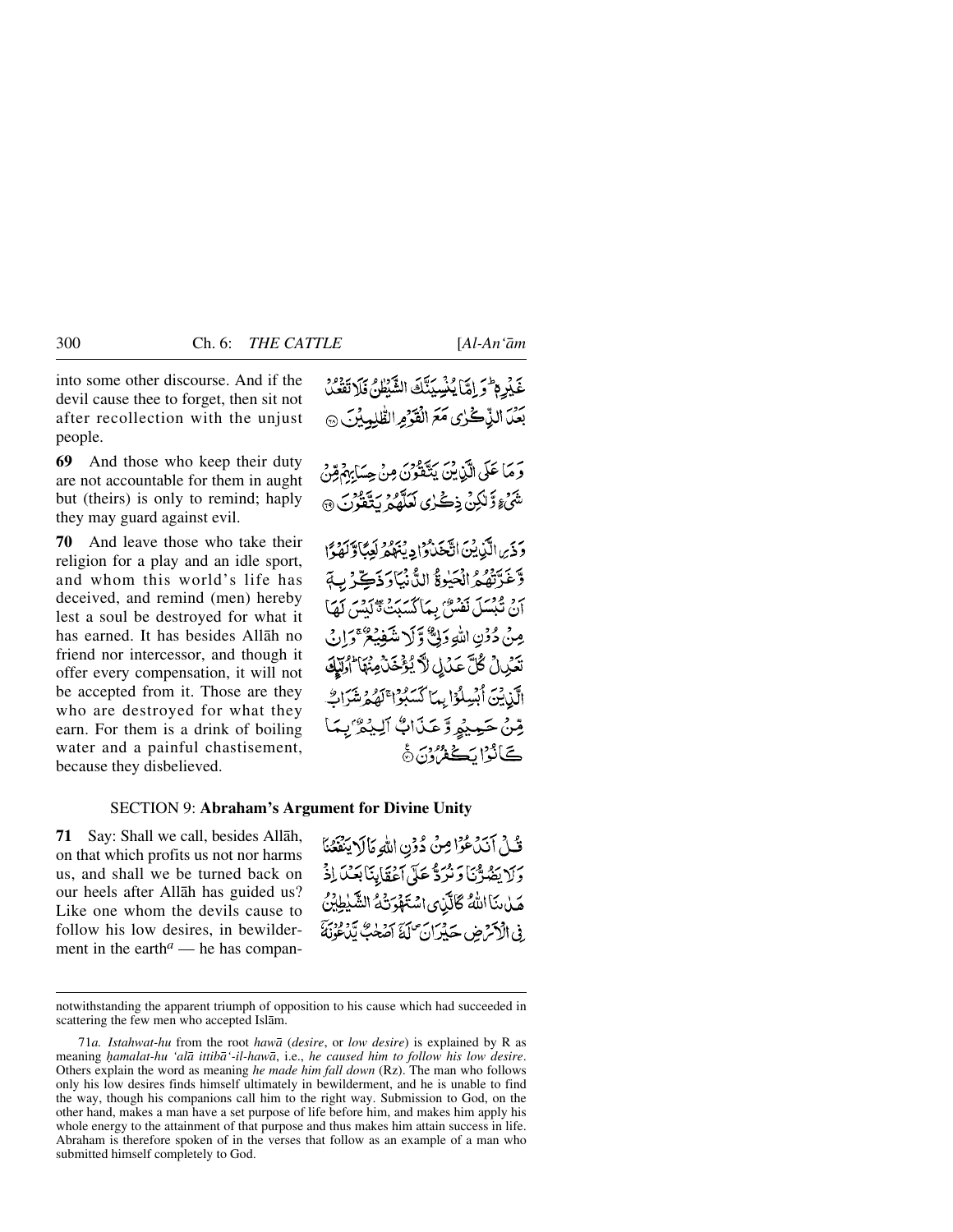ions who call him to the right way (saying), Come to us. Say: Surely the guidance of Allåh, that is the (true) guidance. And we are commanded to submit to the Lord of the worlds:

**72** And that you should keep up prayer and keep your duty to Him. And He it is to Whom you shall be gathered.

**73** And He it is Who created the heavens and the earth with truth. And when He says, Be, it is.*<sup>a</sup>* His word is the truth and His is the kingdom on the day when the trumpet is blown.*<sup>b</sup>* The Knower of the unseen and the seen; and He is the Wise, the Aware.

**74** And when Abraham said to his sire, Åzar:*<sup>a</sup>* Takest thou idols for gods? Surely I see thee and thy people in manifest error.

بائي انْھُكَدِي ائْتِيْنَا فَتْلْ إِنَّ هُكَدَى اللهِ هُوَالْهُلْيُّ وَأَمِنْ لَانْشَلِوَلِرَبِّ الْعٰلَيِيْنَ ٥

دَ هُدَ الَّيْنِيُّ خَلَقَ السَّنْوٰتِ وَ الْأَسَّرْضَ بِبِالْجَقُّ وَيُوْمٍ مِثْغُوْلُ كُنْ فَيْهَكُونُ هُ قَوْلُهُ الْحَقُّ وَلَهُ الْمُلْكُ يَوْمَرِيْنَفَخْرِفِي الصُّ عْلَمُ الْغَبَٰبِ وَالشَّهَادَةِ <sup>2</sup>وَهُوَ الْحَكِيْدُ انْخَبِيْرُ®

وَإِذْ قَالَ إِبْرٰهِ بِمُؤْلِرَبِيَّةِ أَنْرَرَ آتَتَّخِبُّ آصْنَاهَا الِهَةَ عَمْلِقٌ آرٰبِكَ وَقَوْمَكَ ِ فِيُ ضَـٰلِلِ مُّبْعِيْنِ@

73*a.* These words are generally used when the bringing about of a great change a change which seems to be impossible to men — is meant.

73*b. Şūr* carries two significances. It means the *trumpet*, and the trumpet is generally blown to gather men together. Thus it indicates the taking place of a great revolution. The reference may be either to the Resurrection when men will be raised to be brought to judgment, or the great spiritual resurrection which was to be brought about through the Prophet when the whole of Arabia was destined to receive a new life, the life spiritual, or perhaps to the still greater spiritual resurrection when the whole of humanity was destined to receive a new life through the triumph of Islåm. The Kingdom of God, we are told, will be established on earth on that day. But *şūr* is said by some to be the plural of *©∂rat*, meaning *a form* (S, LL). The meaning is either that *forms will become realities by being breathed into*, or, as LL has it on the authority of S, L, and T, *when the souls shall be blown into the forms of the dead*. The reference in this case too may be either to the Resurrection day or to the spiritual resurrection which was to be brought about by the Prophet.

74*a.* Whether Åzar was the father of Abraham, or his grandfather or uncle, is a much disputed point. The word *ab* means *a father* as well as *an ancestor* (M, LL), and in 2:133 it is applied to *an uncle* because there Ishmael is spoken of as an *ab* of Jacob. The difficulty arises from two points. In the first place Zj says that the *nassåbs* agree that Abraham's father's name was *T åra√*, which is the same as *Terah*, the name given to Abraham's father in Genesis, and Zurqānī also gives *Tārah* as Abraham's father's name. But it may be noted that Eusebius speaks of Tårah as Åthar, which is about the same as Åzar. The second difficulty is that Abraham's father (Ar. *wålid*) is spoken of in 14:41 as a believer, while the sire (Ar. *ab*) is elsewhere spoken of as having stuck to idolatry till his death (9:114). Hence I prefer *sire* as the significance of the word. Some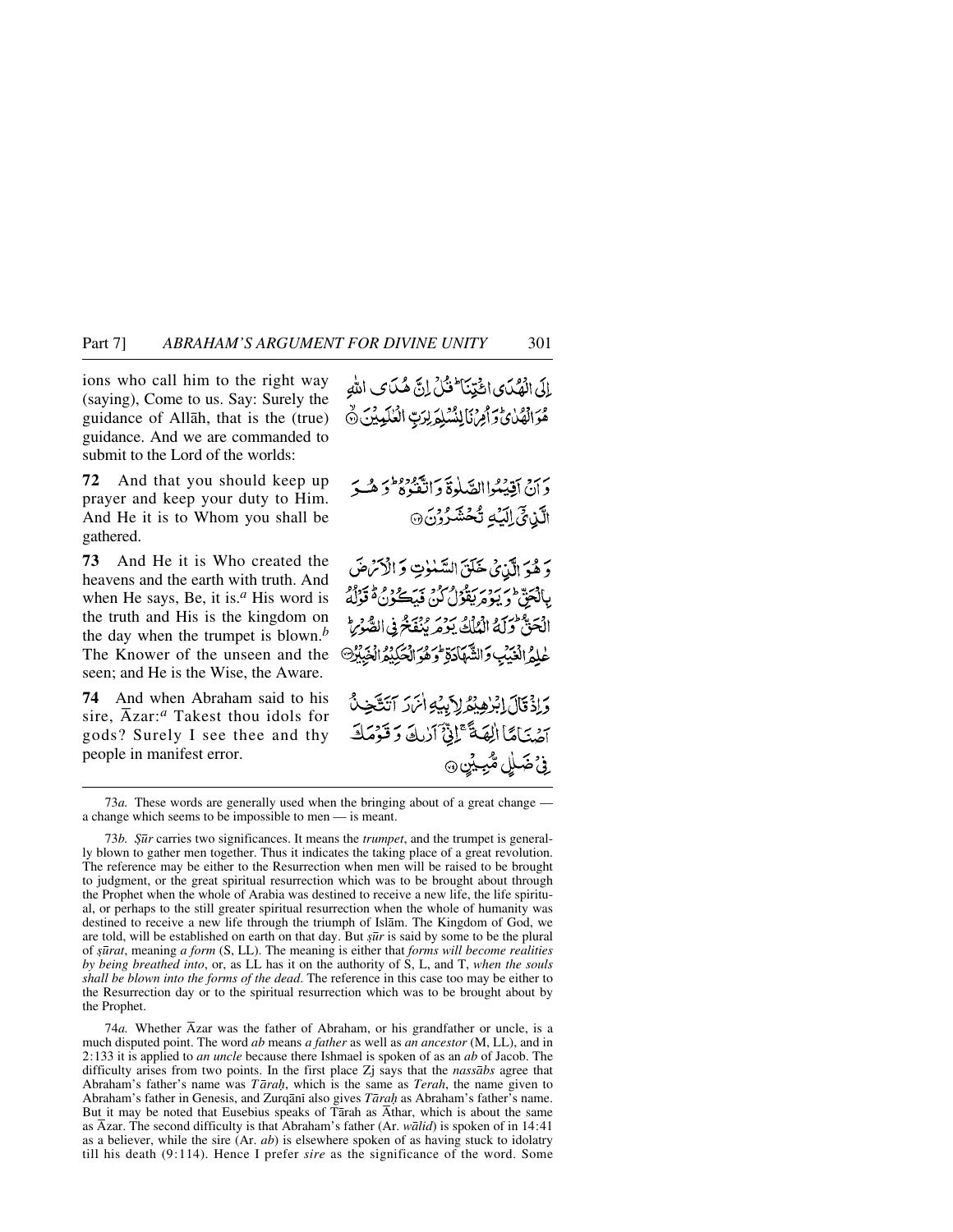**75** And thus did We show Abraham the kingdom of the heavens and the earth and that he might be of those having certainty.*<sup>a</sup>*

**76** So when the night overshadowed him, he saw a star. He said: Is this my Lord?*<sup>a</sup>* So when it set, he said: I love not the setting ones.

**77** Then when he saw the moon rising, he said: Is this my Lord? So when it set, he said: If my Lord had not guided me, I should certainly be of the erring people.

**78** Then when he saw the sun rising, he said: Is this my Lord? Is this the greatest? So when it set, he said: O my people, I am clear of what you set up (with Allåh).

**79** Surely I have turned myself, being upright, wholly to Him Who وَكَنْ لِكَ نُرِيٍّ إِبْرٰهِيْمَ مَلَكُوْتَ السَّلَاتِ وَالْأَرْضِ وَلِيَكْوُنَ مِنَ الْمُؤْقِينِيْنَ ۞

فَلَدَّاجَنَّ عَلَيْهِ الَّيِّبِيُّ مَا كَوْكَمَا ۚ قَالَ هٰذَا مَ بِيِّ فَلَمَّآ آَفَلَ نَالَ لَاَ اُحِبُّ الْأَفِلِيْنَ ۞

فَلَتَّا سَآَ الْقَدَّرَ كَإِبْرِيقًا قَالَ هٰذَا سَوِّيَّ فَلَمَّآ آفَلَ قَالَ لَبِنْ لَّمْ يَهْدِينَ لَا تَكْ لَاَكْزُنَنَّ مِنَ الْقَرَْمِ الشَّالِّيْنَ ۞ فَلَدَّائِراً الشَّهْبِينَ بِأَيْرَعَةً قَالَ هٰذَاسَ بِيِّي هٰنَآآَكَيْزَ ۚ فَلَدَّآآَ فَلَتَّ قَالَ يُقَوِّمِ

إِنِّ بَرِنِّ ۚ وِّمِّاَ تُشْرِكُرُنَ۞ الوَّحْ وَيَحْدَثَ وَجَعِيَ لِلَّذِي فَطَرَ السَّيْبِيْنِ

76*a.* The words *hådhå rabbß*, literally *this is my Lord*, do not contain Abraham's conviction. As shown in the previous verse, he was a believer in Divine Unity. The words are either uttered by way of surprise, as referring to his people's belief, who are then made to realize their error by showing that what they call a god disappears at times, and therefore does not deserve to be worshipped — these people were not only idolaters, but also worshippers of the heavenly bodies. Or, the phrase may be interrogatory, *alif*, the letter of interrogation, being omitted, and interrogation expresses disapproval (Rz). I prefer the second interpretation.

It should be borne in mind that Abraham never worshipped idols or the heavenly bodies like his people. He has already been spoken of in v. 74 as denouncing the idol-worship of his people, and in v. 75 as possessing certainty of faith in One God. Reading further on, we find it clearly stated in v. 83 that what is related here was an argument by which Abraham tried to convince his people that they worshipped false deities: "And this was Our argument which We gave to Abraham against his people". Abraham's own certainty and strong conviction in God is placed beyond all doubt by vv. 74, 75; and in the verses that follow he is shown as giving arguments to convince his people that they were wrong in worshipping the heavenly bodies, which were themselves subject to Divine laws.

commentators consider *Åzar* as being the name of an idol, while still others think that it is not a proper name at all and means *mukhtß*, i.e., *erring* (Rz).

<sup>75</sup>*a.* Showing Abraham the kingdom of the heavens and the earth signifies granting him an insight into the Divine laws of nature working in the kingdom of the heavens and the earth. This insight had convinced him that Allåh was the real controller of the universe and Supreme above all, while the sun, the moon, the stars and other heavenly bodies, which the Sabians worshipped, were only His creation and subject to His laws.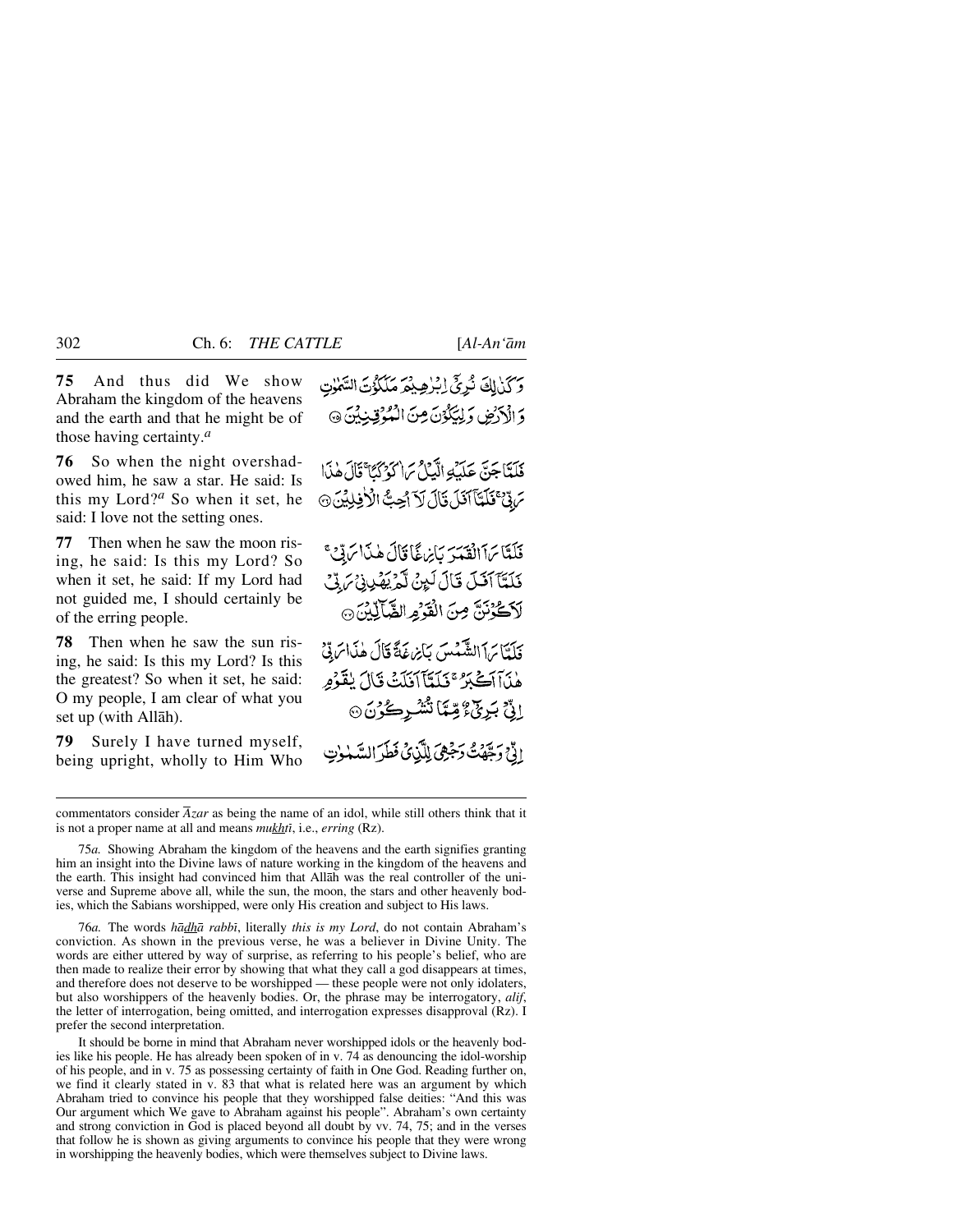originated the heavens and the earth, and I am not of the polytheists.

**80** And his people disputed with him. He said: Do you dispute with me respecting Allåh and He has guided me indeed? And I fear not in any way those that you set up with Him, unless my Lord please. My Lord comprehends all things in His knowledge. Will you not then mind?

**81** And how should I fear what you have set up (with Him), while you fear not to set up with Allåh that for which He has sent down to you no authority? Which then of the two parties is surer of security, if you know?

**82** Those who believe and mix not up their faith with iniquity — for them is security and they go aright.

وَالْأَمْرَضَ حَيْنَقَاً وَّجَآَآنَا مِنَ الْمُتْبِرِكِينَ هَ

دَ جَآجَّهٗ قَوْمُهُ ۖ قَالَ آتُهَا قُوْتِيٌ فِي اللَّهِ دَيْنْ هَلْاسْ وَلَا آخَانُ مَانْتَشْرِكُوْنَ يِبَةَ إِلَّا آنَ يَتَنَاءُ سَ بِّيْ شَيْئًا وَيِسِعَ سَ بِيِّ گُلَّ تَنَيُّ ءِ عِلْمًا<sup>4</sup> أَفَيلا تَتَنَاڪُرُونَ ۞

وَكَنْفَ آخَانُ مَأَ آتِيْهَنَّدُوْ وَلَا تَخَافُوْنَ أَتَكُمُ ٱتّْتُرَكّْتُمُ بِاللَّهِ مَالَمۡرِيۡنَٰٓزِلۡ بِ4 عَلَيْكُمْ سُلْطُنَا فَأَيَّ الْفَرِيْقَيْنِ آَحَنَّ بِالْأَصْنِ إِنْ كُنْتُمْ تَعْلَمُوْنَ۞ أَكَّرْبَيْنَ أَمَنُوا وَكَدِيَانِيْسُوَّا إِيْمَانَهُمْ بِظُلْهِهِ أُولَّلِكَ لَهُمُ الْآمَنُ دَهُمْ مُّهۡتَدُ ُوۡنَ ﴾

### SECTION 10: **Prophets among Abraham's Descendants**

**83** And this was Our argument which We gave to Abraham against his people. We exalt in degrees whom We please. Surely thy Lord is Wise, Knowing.

**84** And We gave him Isaac and Jacob. Each did We guide; and Noah did We guide before, and of his descendants,*<sup>a</sup>* David and Solomon and Job and Joseph and Moses and Aaron. And thus do We reward those who do good (to others):

**85** And Zacharias and John and Jesus and Elias; each one (of them) was of the righteous,

وَ زَكَرِيَّا وَيَحْيِي وَعِيْسُي وَ إِنْمَاسَ ٰ ڪُلُّ صِّنَ الصَّلِحِيِّنَ ۞

وَ تِلْكَ حُحَّتُنَآ أَتَيْنَهَآيِلْبُرٰهِيْمَرَعَلَىٰ قَوۡمِهُمَّ نَدْفَعُ دَيْرَ جَتِّ مِّنْ نَشْأَءٌ إِنَّ يَهَذِّي حَڪِيْئُرُ عَلِيْعُرُ۞ و كوري كم ياريخ است كرد و در دارد.<br>و وهبنالة استحق و يعقوب كلاهداينا وَ نُزُجًاهَدَايْنَامِنْ قَبْلُ وَمِنْ ذُيْرٌ بِيَّتِهِ بر، سر مرکز دی سر تاییوب س<sup>و</sup>ده بر برود.<br>جاؤچه میکنیک و ایوب و نوشف دهویی رَ (وَدَعْ وَكَنْ لِكَ نَجْزِي الْمُحْسِنِيْنَ۞

<sup>84</sup>*a.* All the prophets named are the descendants of Abraham, who was a descendant of Noah, and therefore "his descendants" might mean either Abraham's or Noah's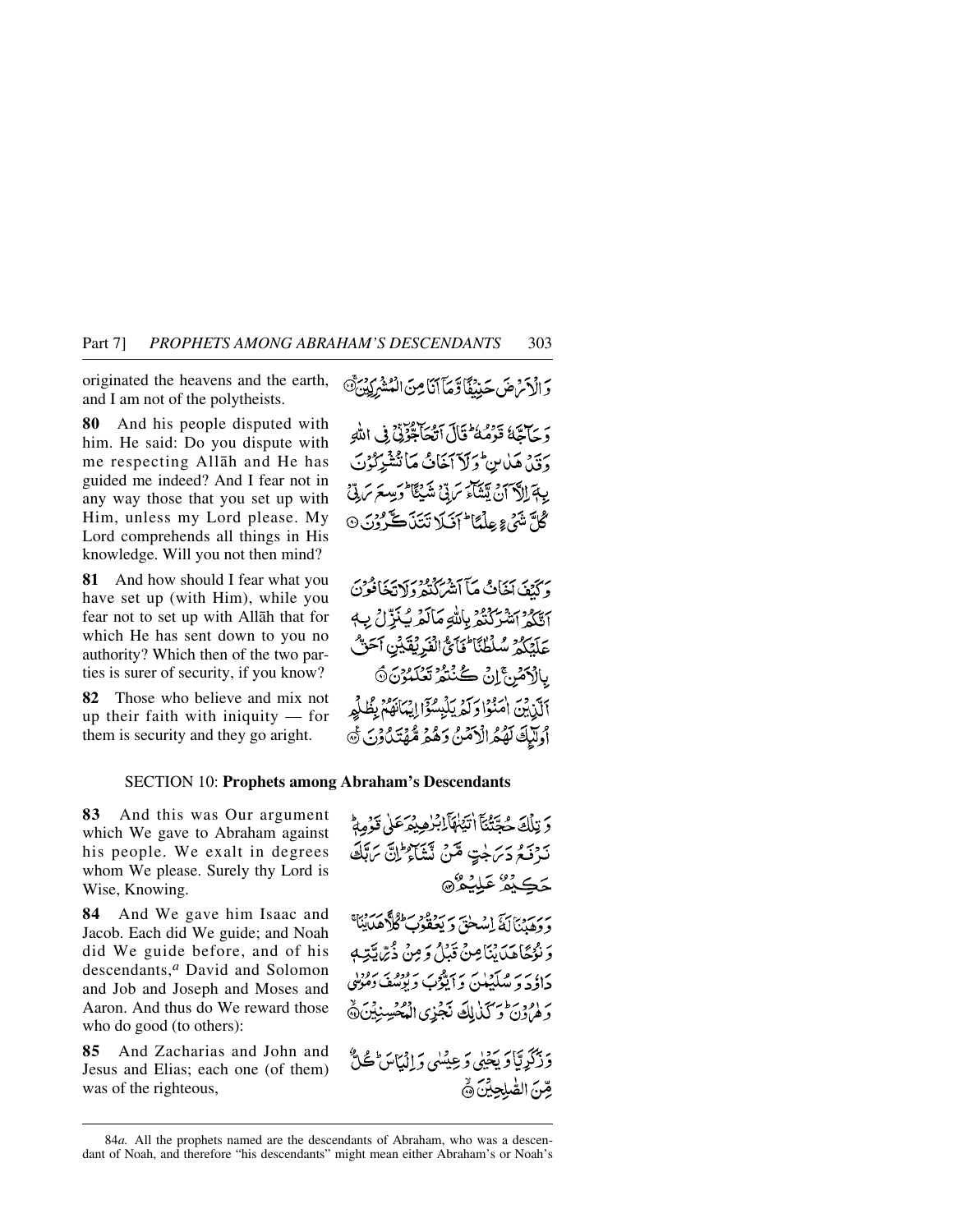**86** And Ishmael and Elisha and Jonah and Lot; and each one (of them) We made to excel the people;

**87** And some of their fathers and their descendants and their brethren.*<sup>a</sup>* And We chose them and guided them to the right way.

**88** This is Allåh's guidance wherewith He guides whom He pleases of His servants. And if they had associated others (with Him), all that they did would have been vain.*<sup>a</sup>*

**89** These are they to whom We gave the Book and authority and prophecy.*<sup>a</sup>* Therefore if these disbelieve in it, We have indeed entrusted it to a people who are not disbelievers in it.

دَ اِسْلُعِيْلَ دَانِسَيَدَ رَيْزُنْسَ دَ بِنَظَا اَ دَ كُلاً نَصَّلُنَا عَلَى الْعٰلَيِينَ نَّ دَ مِنْ التَّابِيهِمْ دَ دُيِّ يُّتِهِمْ دَ اِخْرَانِهِمْ ۚ واختبينهمروهدينه وزالى صراط مشتقيهم ذٰلِكَ هُدَى اللَّهِ يَهْدِئُ بِهِ مَنْ يَتَنَبَّآءُ مِنْ عِبَادِمٖ وَلَوۡ ٱتَّسۡرَكُوۡالۡحَيۡطَ عَنۡهُمۡ

أوليكَ الَّيْ بْنَ اتِّبْهُمُّ الْكِتَبَ وَالْحُكْمَرُ وَالتَّبُوَّةَ ۚ فَإِنَّ يَّكُفُنُّ بِهَا هَؤُلاَّ وَقَتَلُ وَكَلْنَا بِهَاقَوْمًا لَيْسُوْا بِهَا بِكَفِرِيْنَ۞

مَّاكَانُوْايَعْمَلُوْنَ@

87*a.* Not only the prophets named in the above verses were made to excel the people of their time, but some of their fathers and their brethren and their descendants were granted such excellence, though they were not prophets.

88*a.* Had they associated others with God, their deeds would have borne no fruit, and thus their mission would have been unsuccessful. This shows that no prophet was guilty of *shirk* at any time in his life.

89*a.* Each one of the prophets was given three things. The first was the *Kitåb, the Book*, or the Divine revelation which the prophet was granted, the messages he received from on high, to guide people aright. The second is called *hukm*, which means *authority to judge*. This shows that every prophet received authority directly from God, and it was by Divine authority that he judged his people. The third is *nubuwwat*, which means *prophethood* or *the gift of prophecy*. The Book contains directions for guidance of the people and *nubuwwat* is the prophetical part which is meant to strengthen the faith. Thus the Holy Prophet Muhammad was granted the gift of prophecy long before he was granted the Book which began with the words, *Read in the name of thy Lord* (96:1). Further there is a vast number of his prophecies which are contained in the Hadith and which do not form a part of the Book, the Qur'an. A prophet without a book is as meaningless as a messenger without a message.

descendants. The only difficulty in the former case is with reference to Lot, who was a nephew and not an actual descendant of Abraham, but as in 2:133 an uncle is called a father, a nephew might be included among descendants.

Eighteen prophets are named here. They are not mentioned in chronological order. (See the next chapter, where the histories of several great prophets are mentioned in exact chronological order.) There are some peculiar aspects of life regarding which the prophets referred to here are mentioned in different groups, and this is the reason why the concluding words of each of the three verses speaking of the three groups are different.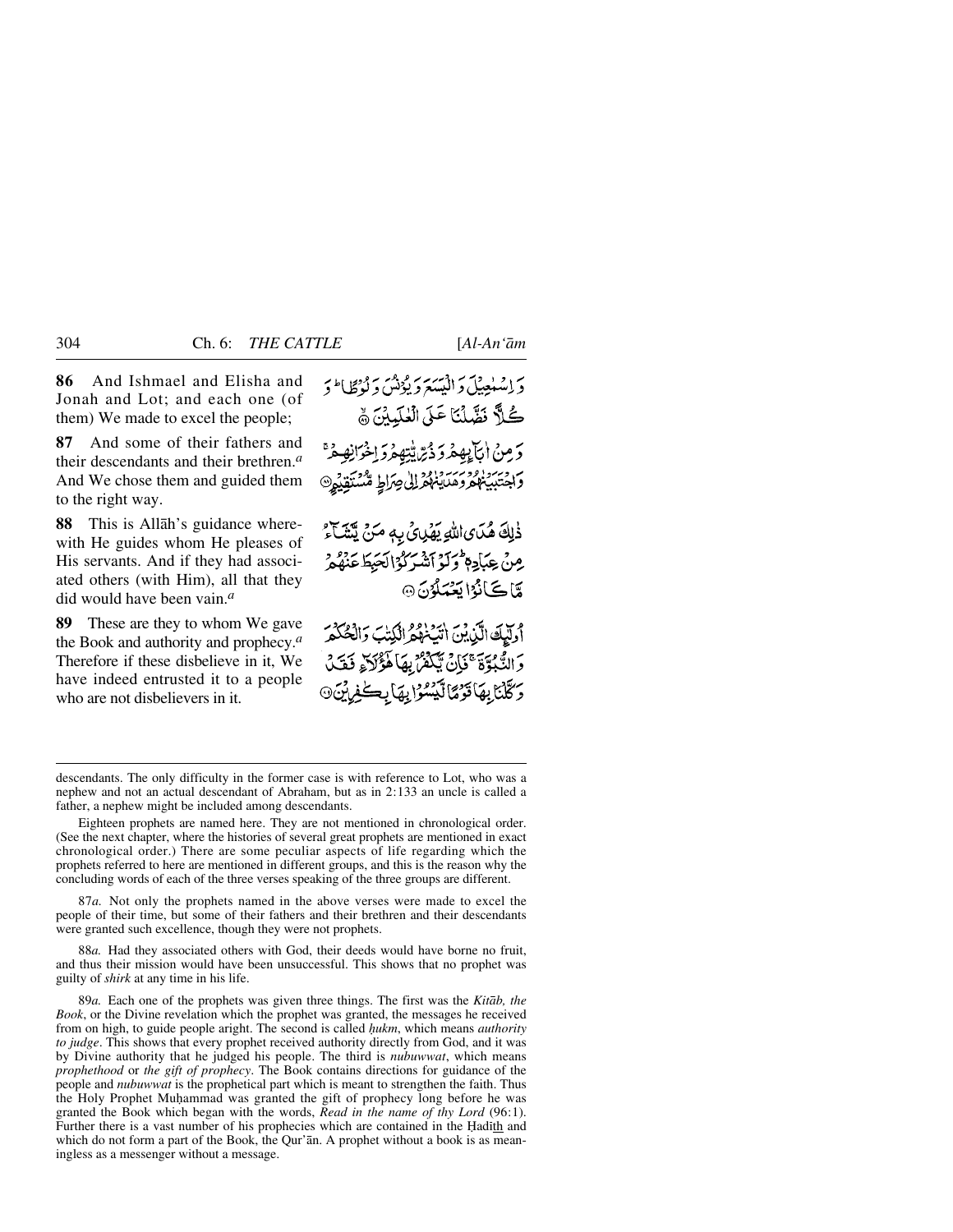**90** These are they whom Allåh guided, so follow their guidance. Say: I ask you not for any reward for it. It is naught but a Reminder to the nations.*<sup>a</sup>*

أُولَيْكَ الَّذِيْنَ هَدَى اللهُ فَبِهُ لِهُ هُمْ اقْتَدِهِ فَشَوْرٌ لَآ أَمْثَلُكُمْ عَلَيْهِ أَجِرَّ الْمَ لِنْ هُوَ لِلَّاذِكُرْى لِلْعٰلَيِّينَ ﴾

## SECTION 11: **Truth of Divine Revelation**

**91** And they honour not Allåh with the honour due to Him, when they say: Allåh has not revealed anything to a mortal.*<sup>a</sup>* Say: Who revealed the Book which Moses brought, a light and a guidance to men — you make it into (scattered) papers, $<sup>b</sup>$  which you show</sup> and you conceal much? And you are taught that which neither you nor your fathers knew. Say: Allåh. Then leave them sporting in their idle talk.

رَ مَأْتَدَرُوا اللَّهَ حَقٌّ قَدْرِيهَ إِذْ قَالَوْا مَآآتَزَلَ اللَّهُ عَلَى بَشَرٍ قِنْ شَيْءٍ وَلَى اللَّهِ مَنْ آنْزَلَ الْكِتْبَ الَّزِيْنَ كِبَاءٍ بِهِ مُؤْسَى نْدُىً اوَّ هُدَّى لِّلتَّاسِ تَجْعَلُوْنَهُ قَرَاطِيْنَ ودودبي و ووري كثيرًا وعلي ووري .<br>تبيادنها ديخفون كثيرًا وعلي تعديدًا لو تَعَلَّمُوَّا اَنْتُمْ وَلَاَ اٰبَآؤُكُمْ ۚ قُتُلِ اللَّهُ ۚ شود و د ونځ ځون موليکو په دي.<br>شور ماهمرني ځون موليکو پر

91*b. Qarāțīs* is plural of *qirțās*, which means *a paper*. What is implied is that it is written down on scattered papers, some parts being shown, while others are concealed. The book was not *kept intact* hence its description as *scattered papers*.

<sup>90</sup>*a.* The Prophet is told to follow the guidance of all the earlier prophets, because his message was for all the nations to whom previous prophets had separately come. Hence the Holy Qur'ån is called a Reminder in the concluding words, showing that it was meant for all the nations, to whom it was a reminder of what they had received before. The Prophet is, in fact, here told that he was now the representative of all the prophets that had gone before him, and therefore possessed all the excellences which were granted to those prophets separately.

<sup>91</sup>*a.* The word *qadr* has a variety of meanings. I'Ab interprets the words as meaning *they honour not Allåh with the honour due to Him*; Abu-l-'Åliyah as *they assign not to Allåh the attributes due to Him*; and Akhfash as *they know not Allåh as they ought to have known Him* (Rz). The words *Allåh has not revealed anything to a mortal* may mean a total denial of God revealing Himself to man or simply a denial of revelation to the Prophet, who is again and again referred to in the Holy Qur'ån as a *bashar* or *a mortal*. The reply to their allegation takes first the case of the people who believed in a previous revelation like the Jews and the Christians. They are told that the same God Who revealed a book to Moses, containing a clear prophecy of a *prophet like him*, has now in fulfilment of that prophecy sent the like of Moses who, both the Jews and the Christians believed, had not appeared till then. Their only answer to that clear prophecy was that they would not mention it or talk of it at all — *and you conceal much*. But even the deniers of Divine revelation *in toto*, as the idolaters of Arabia were, could not explain away the striking resemblance of the two. They are, however, further told that the proof of revelation was in the *knowledge* which it gave — *you are taught that which neither you nor your fathers knew.*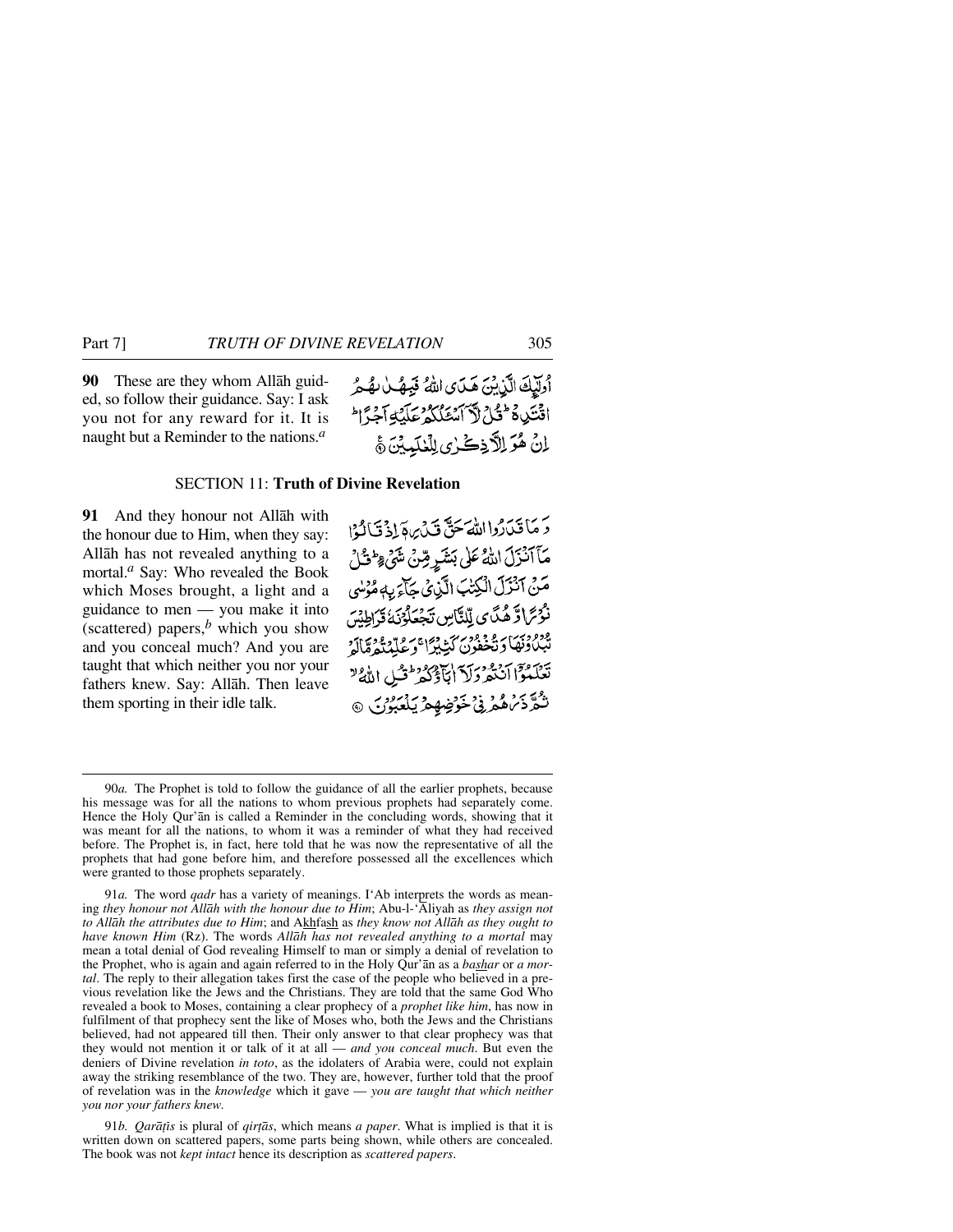**92** And this is a Blessed Book We have revealed, verifying that which is before it, and that thou mayest warn the mother of the towns<sup> $a$ </sup> and those around her. And those who believe in the Hereafter believe in it, and they keep a watch over their prayers.

**93** And who is more unjust than he who forges a lie against Allåh, or says, Revelation has been granted to me; while nothing has been revealed to him; and he who says: I can reveal the like of that which Allåh has revealed?*<sup>a</sup>* And if thou couldst see when the wrongdoers are in the agonies of death and the angels stretch forth their hands, (saying): Yield up your souls. This day you are awarded a chastisement of disgrace because you spoke against Allåh other than truth, and (because) you scorned His messages.

**94** And certainly you have come to Us one by one as We created you at first, and you have left behind your backs what We gave you. And We see not with you your intercessors about whom you asserted that they were (Allåh's) associates in respect to you. Certainly the ties between

رَهْنَاكِتْبُّ آنْزَلْنْهُ مُبْرَكٌ مُّصَبِّ بِّ الَّذِيْ بَيْنَ يَدَيْهِ وَلِنُّنْذِينَ أَمَّ الْقُرٰى دَمَنْ حَوْلَهَا فَرَ الَّذِينَ يُؤْمِنُونَ بِالْأَخِرَةِ يُؤْمِنُونَ بِهِ دَهُمْ عَلَى صَلَاتِهِمْ يُحَافِظُونَ®

وَ مَنْ آظْلَهُ مِيَّنِ افْتَرْيِ عَلَى اللَّهِ كَذِبًا آدْ قَالَ أُدْحِيَ إِلَيَّ وَلَعْهِ يُوْحَ إِلَيْ بِهِ مُنْهَىٰءٌ ۖ وَّ مَنْ قَالَ سَأَنْزِلُ مِثْلَ مَآ أَنْزَلَ اللَّهُ ۖ وَلَوْتَزَى لِذِالطُّلِمُوْنَ فِي غَيَرْتِ الْبَوْتِ وَالْعَلَيْكَةُ بَاسِطُوْۤالْمَدْرِبُهِجْ ۚ آخَرِجُوْٓا سود سعود اسود و موجود به عذاب الفون<br>انفسکه گلیوم نجیوون عذاب الفون بِيَا كَيْنَتّْدِ تَقُولُوْنَ عَلَى اللَّهِ عَبَيْرَ الْجَنِّ رَكَ بَيْنِهِ عَنْ الِّذِي تَسْتَكَبِّدُونَ @

دَيْيَنْ جِئْةً مُوْنَا فْرَادِي كَعَاجَلَقْنِكُمْ أَوَّلَ مَدَّقِ وَتَرَكْبُدُهُ مَا خَوَّنْنَكُمْ وِرَاءَ ظُهُوبِ هُوَ، دَ مَا نَزِي مَعَكُمْ شُفَعَاءَكُمُ الَّذِينَ رَبِّيَةٍ ابَّهُمْ فِيَكُمْ شَيِّرْكُمْ الْمَدَيْنَ تَقَطَّعَ بِكِنْتَكُمُّ

<sup>92</sup>*a. Umm al-Qurå*, lit., *the mother of the towns*, is the title by which Makkah is known. The reason why Makkah is called *umm al-qurå* is not only that it was both the political and the spiritual centre of Arabia, but also because it was destined to be the universal spiritual centre — the real mother of the whole world.

<sup>93</sup>*a.* There is nothing in the words of this verse to show that it refers to the false prophets, who set up claims towards the close of the Holy Prophet's career, and that it was therefore revealed late at Madinah. The verse expresses only in another form the truth expressed in this chapter in vv. 21, 144, 157, and in 39:32. It is to declare the Prophet free of having forged a lie against Allåh; the words "or says, Revelation has been granted to me, while nothing has been revealed to him", only explain those that precede, viz., "Who forges a lie against Allåh"; while the words "I can reveal the like of that which Allåh has revealed", are the words of those who refuse to believe in the truth of Divine revelation, or "reject" the Divine revelation, as is elsewhere said.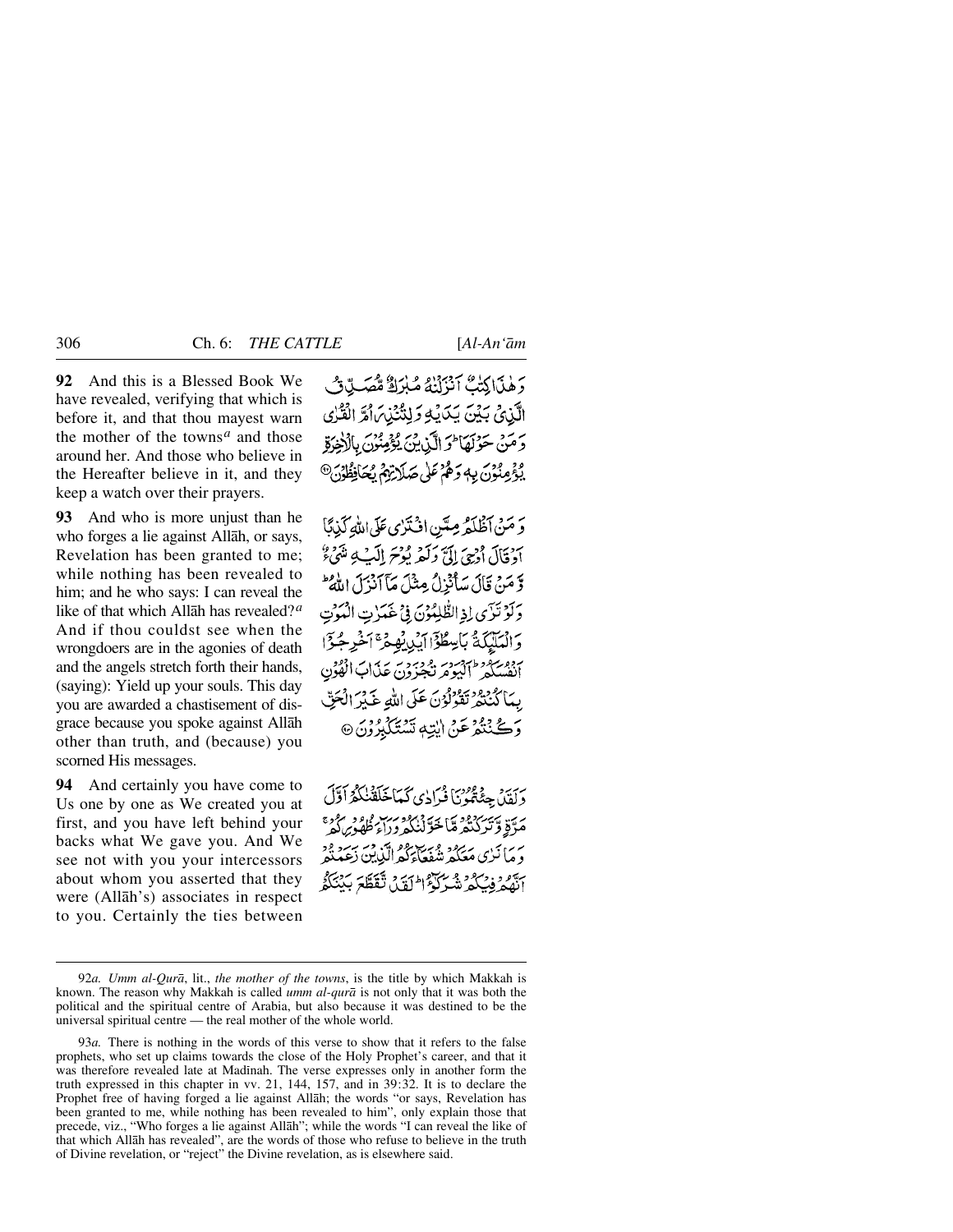you are now cut off and that which you asserted has failed you.*<sup>a</sup>*

#### SECTION 12: **Ultimate Triumph of the Truth**

**95** Surely Allåh causes the grain and the date-stone to germinate. He brings forth the living from the dead and He is the bringer forth of the dead from the living. That is Allåh. How are you then turned away!*<sup>a</sup>*

**96** He is the Cleaver of the daybreak; and He has made the night for rest, and the sun and the moon for reckoning. That is the measuring of the Mighty, the Knowing.*<sup>a</sup>*

**97** And He it is Who has made the stars for you that you might follow the right way thereby in the darkness of the land and the sea. Indeed We have made plain the signs for a people who know.*<sup>a</sup>*

**98** And He it is Who has brought you into being from a single soul, then there is (for you) a resting-place and a repository. Indeed We have

اِنّ اللَّهَ فَالِقُ الْحَبِّ وَالنَّوٰئُ يُخْرِجُ الْحَقَّ مِنَ الْمَبَيِّتِ وَمُخْرِجُ الْمَبِيّتِ مِنَ الْجَيِّ ذٰلَكُمُ اللَّهُ فَأَذٌ لَٰٓ فَالصَّكُونَ ۞

فَأَلِنُّ الْإِصْبَاحِ ۚ وَجَعَلَ الَّيْلَ سَكَنَّا وَالتَّهُسَ **1**أَفْقَدَ حُسْبَانَا ۖ ذٰلِكَ نَقْرِيْرُ الْعَزِيْزِ الْعَلِيْمِ

رَ مِرَ الَّذِي جَعَلَ لَكُمُ النَّجُوْمَ لِتَهْتَمَاوُا بِهَا فِي ظُلُّلْتِ الْبَرِّ وَ الْبَحْرِ ثَنَّ فَصَّلْنَا الْأَيْتِ لِقَوْمٍ يَّعْلَمُونَ @

دَ هُوَ أَلَّذِيَّ أَنْشَأَكُمْ مِّنْ نَفْسٌ وَّاحِدَةِ فَسُنَقَلَّ وَمُسْتَوَدِّعٌ فَنَ فَصَّلْنَا الْأَيْتِ

94*a.* That is, those whom you asserted to be associates with Allåh will not be able to help you in any way.

96*a.* The darkness prevailing in the earth would soon be dispelled, and would give place to light, even as, with the break of the morning, darkness gives place to light.

97*a.* In religious literature the stars represent the lesser lights which guide the people. The Prophet is likened to the sun, and those who receive light from him and transmit it to others are likened to the stars. Thus in a saying of the Holy Prophet we have: "My companions are as stars; whomsoever of them you follow you follow the right course" (Msh. 27:12). The analogy is that He Who makes light to guide you physically could not have neglected your spiritual guidance.

<sup>95</sup>*a.* The preaching of the Prophet is likened to the sowing of the seed which, though to all appearance it is lost in the earth, soon springs forth into a large tree. The bringing forth the living from the dead is the bringing forth a living people from the spiritually dead Arabs, and the bringing forth the dead from the living alludes to the spiritual death of those who had been previously granted spiritual life through Divine revelation.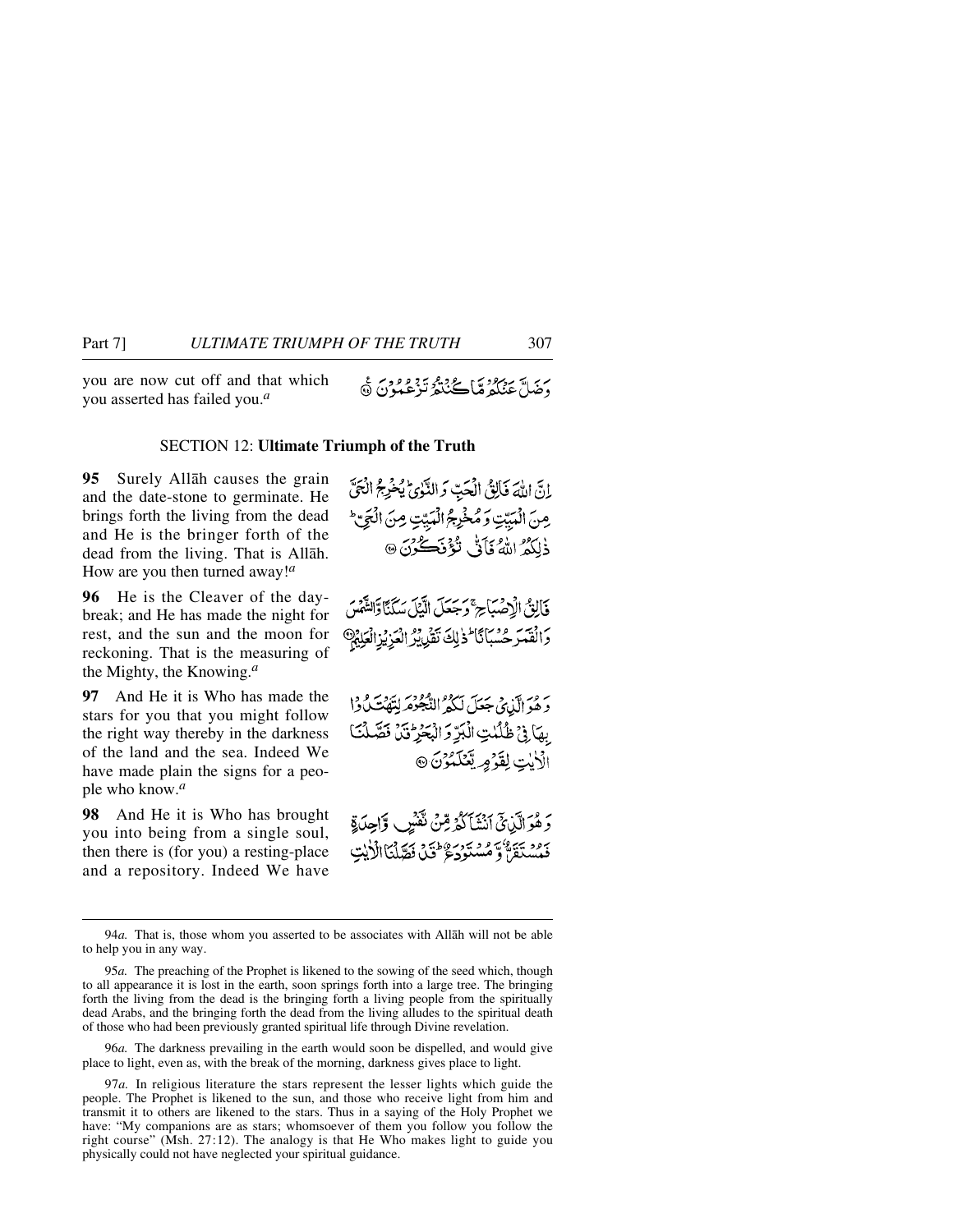made plain the signs for a people who understand.*<sup>a</sup>*

**99** And He it is Who sends down water from the clouds, then We bring forth with it buds of all (plants), then We bring forth from it green (foliage), from which We produce clustered grain; and of the date-palm, of the sheaths of it, come forth clusters (of dates) within reach; and gardens of grapes and the olive and the pomegranate, alike and unlike. Look at the fruit of it when it bears fruit and the ripening of it. Surely there are signs in this for a people who believe!

**100** And they regard the jinn to be partners with Allåh, and He created them, and they falsely attribute to Him sons and daughters without knowledge. Glory be to Him, and highly exalted is He above what they ascribe (to Him)!*<sup>a</sup>*

# لِقَدْمِ لِّفَقَّفُونَ @

وَ هُوَ الَّذِيقَ آنَزَلَ مِنَ السَّعَآءِ مَآءٌ فَأَخْبَحْنَا بِهِ نَيَاتَ كُلِّ شَيْءٍ فَأَخْرَجْنَامِنْهُ خَضِرًا نْحْفِرْجُ مِنْهُ حَيًّا مُّتَرَاكِيًّا ۚ وَمِنَ النَّخْلِ مِنْ طَلْعِهَاقِنْوَانٌ دَانِيَةٌ وَّجَنَّتٍ مِّنْ حناب وَّ الزَّيْتُونَ وَالرَّمَّانَ مُشْتَبِهَا وغير مُتَشَابِيٍّ ٱنْظُرُوْاإِلَىٰ ثَيَرِةٍ إِذَاآتَيْهُ وَيَنْعِهِمْ إِنَّ فِي ذَٰلِكُمْ لَأَيْتِ لِّقَدَّمِ يُؤْمِنُونَ®

وَجَعَلُوۡ لِللَّهِ شَرَكَآءَ الۡجِنِّ وَخَلَقَهُمۡ وَ خَرَقُوْالَةُ بَنِيْنَ وَبَنْتٍ بِغَيْرِ عِلْمٍ \* <sup>و</sup>َبْهِلْمَنَهُ وَتَعْلَىٰ عَيَّاً يَصِفُونَ ﴾

### SECTION 13: **Gradual Progress**

**101** Wonderful Originator of the heavens and the earth! How could He have a son when He has no consort?

بَدِيْعُ السَّنْزِتِ وَالْأَكْرَضِ ۚ أَوْلَىٰ يَكُوُنَ ر، ئەس ئەربىر بىر ئەس ئەس ئەس ئەسىر.<br>لەرلىڭ قەلمەتكىن لەغ ھاجبە ئىس ئوخلىق

100*a.* The reference is either to the dualistic doctrine of the Magi, who thought that while Allåh was the creator of good, the devil was the creator of evil, or to the Arab belief that the *jinn* had a hand in the transaction of their affairs, or in bringing them good fortune or ill luck. Thus the word *jinn* stands here either for the devil or for the genii.

<sup>98</sup>*a. Mustaqarr* (Ar. for *resting-place*, from *qarra, he* or *it settled, remained in a place, rested — istaqarra* means the same) and *mustauda'* (Ar. for *repository*, from *wadu'a*, *he* or *it became quiet — istauda'a, he entrusted him* with property for safe custody) are explained variously as meaning, respectively, *the loins of the father and the womb of the mother*, as standing for the *male* and the *female* (AH), or, the resting-place is *this life* and the repository is *the grave*, so that the meaning is that some live and others die; or the resting-place is *the final abode of bliss* and the repository *the temporary residence in this world*. Or it is an infinitive noun meaning there is *abiding*, and *entrustment*, the *abiding* being in this life, and the *entrustment* the return to the Divine Master (AH).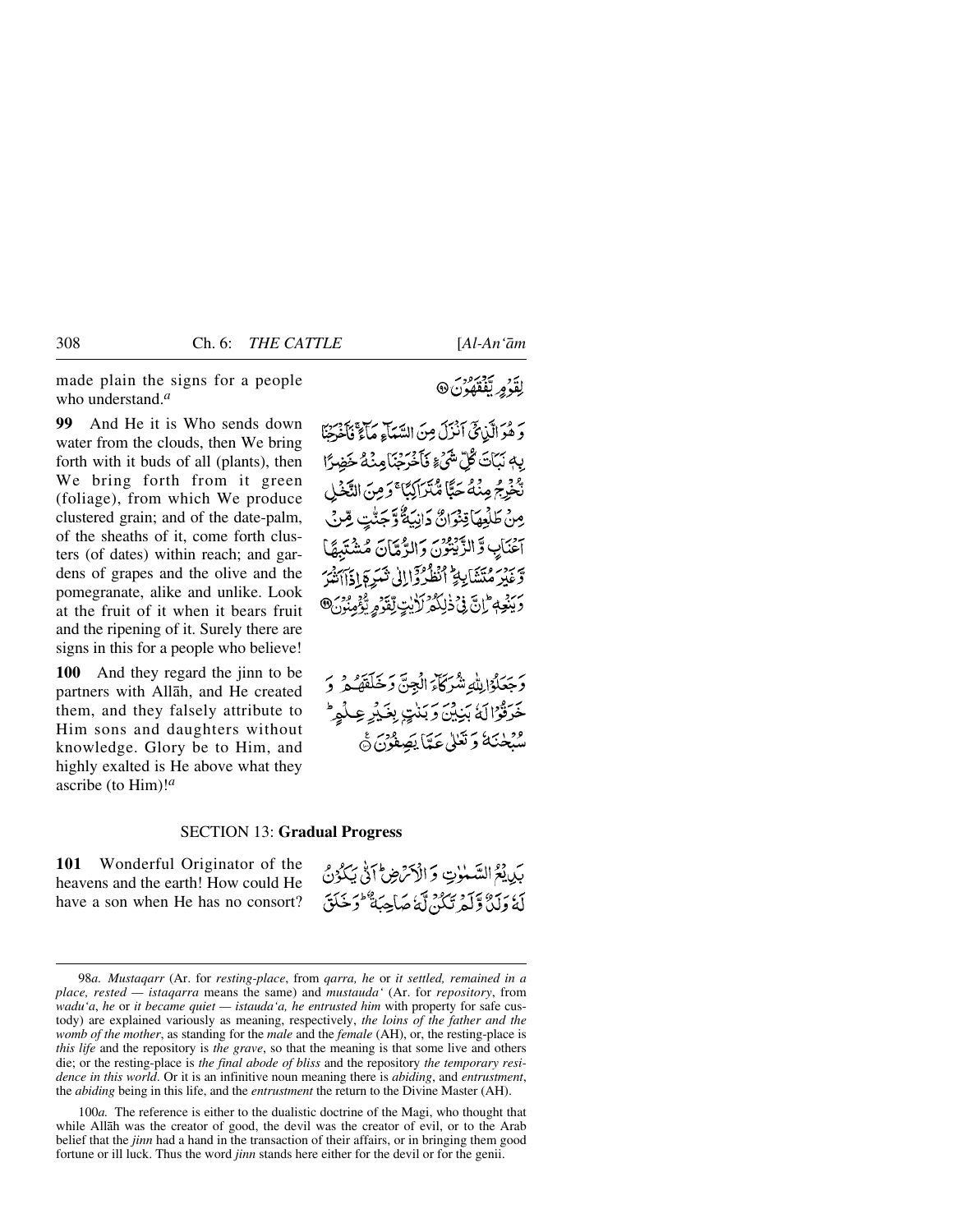And He created everything, and He is the Knower of all things.*<sup>a</sup>*

**102** That is Allåh, your Lord. There is no god but He; the Creator of all things; therefore serve Him, and He has charge of all things.

**103** Vision comprehends Him not, and He comprehends (all) vision; and He is the Subtile, the Aware.*<sup>a</sup>*

**104** Clear proofs have indeed come to you from your Lord; so whoever sees, it is for his own good; and whoever is blind, it is to his own harm. And I am not a keeper over you.

**105** And thus do We repeat the messages, and that they may say, Thou hast studied; and that We may make it clear to a people who know.

**106** Follow that which is revealed to thee from thy Lord — there is no god but He; and turn away from the polytheists.

**107** And if Allåh had pleased, they would not have set up others (with Him). And We have not appointed thee a keeper over them, and thou art not placed in charge of them.

**108** And abuse not those whom they call upon besides Allåh, lest, exceeding the limits, they abuse Allåh through ignorance. Thus to every people have We made their deeds fair-seeming; then to their

ڴڷۺؘ<sup>؏</sup>؆ؘۯۿؘۯۑڪۢڵۺؙ<sub>ٛ؏</sub>؏ۼڸؽۯ؈ ذٰلِكُمُ اللَّهُ رَتَّكُمْ لَأَلْلَهَ إِلَّا هُوَ ۚ خَالِثٌ ڴۣڵٙۺؽٙ؏ڡؘ۬ٲۼؽ۠ۯۮۮٶٛڞۄؘڟڸٚڟؙڵ شَيۡءِ وَٓڪِيۡلُ ۞ لَا تُدْيِرِ عَ لَا الْأَبْصَاصُ وَهُوَ بِّدْيِ الْهُ الْأَبْصَائِ وَهُوَ اللَّطِيْفُ الْخَبِيْرُ ين ڇاپڙو سري وڻ ٿرا<u>تڪ ه<sup>ج ج</sup>ي</u>تين ابْصَرْ فَلِنَفْسِهِ ۚ دَمَنْ عَيِيَ فَعَلَيْهَا ۖ دَمَآ آناغلنگ *در بخويغا* دَكَيْنَ لَهُ نُصَدِّتُ الْأَيْتِ وَلِيَقُوْلُوْا 5 مَنْ مَنْ وَلِيُّبِيَّنَا لِقَوْمٍ يَّعْلَمُوْنَ ۞ بِاتَّبِعْرِمَآ أُدْبِيَ إِلَيْكَ مِنْ سَّاتِكَ ۚ لَآ إِلٰهَ إِلاَّهُوَ ۚ وَ أَعْرِضْ عَنِ الْمُشْرِكِيْنَ۞ دَ لَوْ يَبْآءَ اللَّهُ مَاۤ أَتَنْبَرَكُوۡ ٰ الْحَمَآ بِحَدَلَنَكَ عَلَيْهِمْ حَفِيْظًا ۚ وَمَأَ أَنْتَ عَلَيْهِمْ بِوَكِيْلٍ ۞

وَلَا تَسْبُوْاالَّذِينَ يَدْعُوْنَ مِنْ دُوۡنِ اللَّهِ فَيَسُبُّوااللَّهَ عَذَّوَّا بِغَيْرِ عِلْمِرْكَنْ لِكَ مْ تَتَأَلِّڪُلِّ أُمَّةٍ عَمَلَهُ ۚ وَصَنُّهُ إِلَى رَبِّهِمْ

<sup>101</sup>*a.* This verse and those that follow describe the transcendental Unity of the Divine Being. To attribute a son to Him is to acknowledge that He had a consort; otherwise the word *son* will have to be taken simply as a metaphor; see 2:116*a*.

<sup>103</sup>*a.* The physical vision of man, working as it does only within narrow limits and being able only to see bodies, cannot comprehend the *Infinite One*. He is the all-pervading Spirit, and can be seen only with the spiritual eye.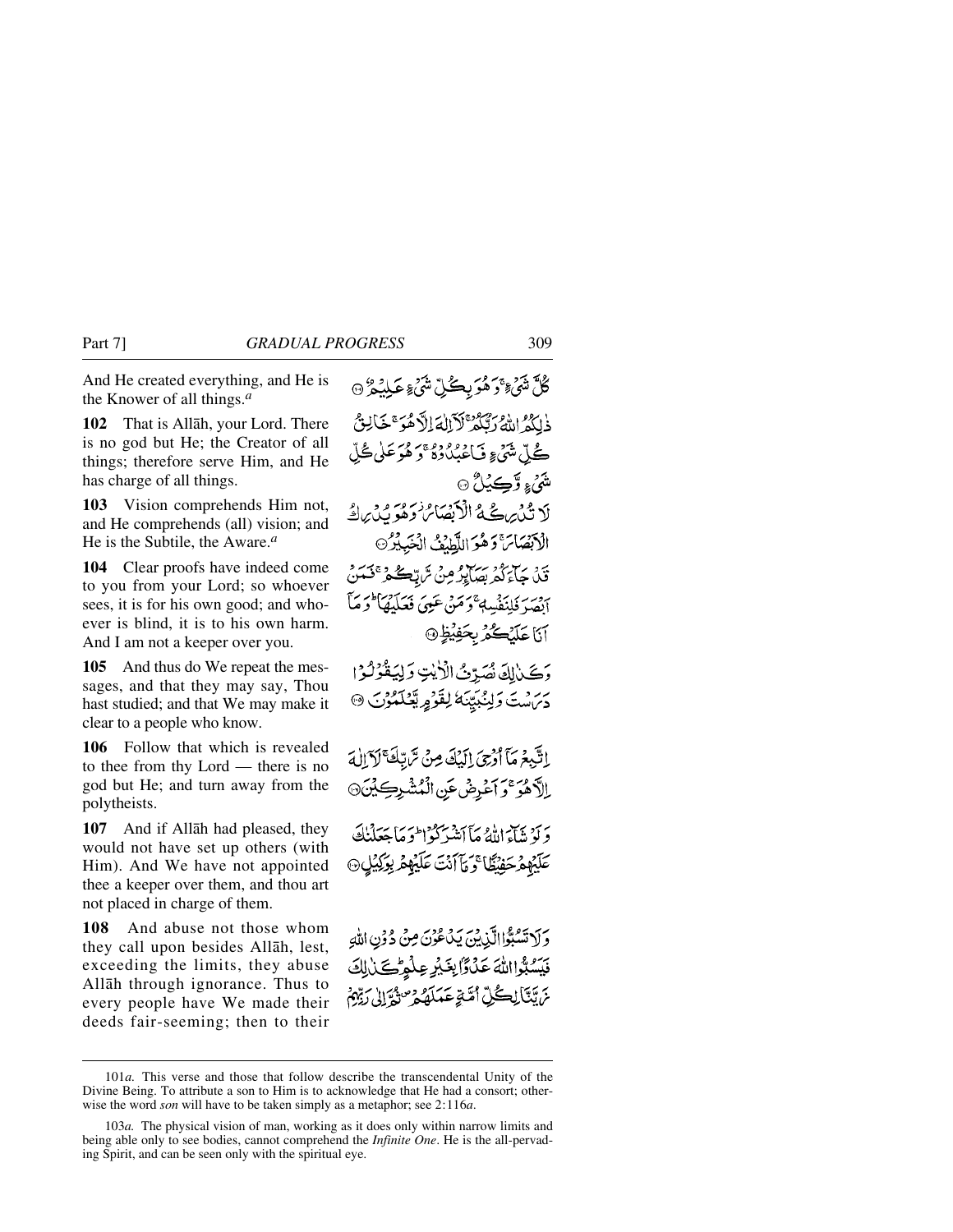Lord is their return so He will inform them of what they did.*<sup>a</sup>*

**109** And they swear their strongest oaths by Allåh that if a sign come to them they would certainly believe in it. Say: Signs are with Allåh. And what should make you know that when they come they believe not?*<sup>a</sup>*

**110** And We turn their hearts and their sights, even as they did not believe in it the first time; and We leave them in their inordinacy, blindly wandering on.*<sup>a</sup>*

مَّرْجِعُهُمْ فَيُنَبَّعُهُمْ بِيَاكَے نُوْا يَعُمَلُوْنَ۞

وَأَقْسَسُوْا بِاللَّهِ جَهْدَ أَيْمَأْنِهُمْ لَيْنَ جَأَءَتُهُمْ أَنَّةٌ لَّيْكَمِ مِنْنَ بِهَا لَمَثَلْ إِنَّمَا الْأَيْتُ عِنْدَ الله دَ مَا يُتْغِيرُ كُنْ يَسْتَمَا آَيْهَا آَيَيْهَا تَجِيبَ مِنْ لَا لَيُؤْمِنُنُوْنَ۞ ويُقَلِّبُ أَفْبِيلَاتُهُمْ وَ إِيصَائِرَهُ وَ وَكَيَاكُوْ يُؤْمِنُوْا بِهَاَوَلَ مَرَّةٍ وَّ نَنْ مُّ هُمْ فِيْ **ڟؙڂ**ؘؽٲڹۣڣۣڡۯؾػؠۿ

## **Part 8**

### SECTION 14: **Polytheists' Opposition**

**111** And even if We send down to them the angels and the dead speak to them and We bring together all things before them, they would not

وَلَوْ أَنَّنَا نَزَّلْنَآ إِلَيْهِمُ الْمَلَيْكَةَ وَكَلَّمَهُمْ الْمَوْنَٰ وَحَسَّرْنَاعَلَيْهِمْ كُلَّ شَيْءٍ ثَبُبِلَّا مَّاَ كَانْوَالِيُؤْمِنُوْٓالِكَمَ أَنْ يَتَنَاءَ اللَّهُ وَلٰكِنَّ

The *deeds* which are described as having been made fair-seeming to men are the *good deeds* which are shown by conscience and reason to be fair, not such deeds as appear only under some delusion to be fair, while they are not really so; see v. 43 and v. 137.

109*a.* Many signs of the Prophet's truth had appeared while the Prophet was still at Makkah, but they still went on demanding signs. The demand referred to here seems to relate to a particular sign, the sign of the overthrow of their power. The reply to this demand is that signs are with Allåh. These words clearly mean that the sign which they demanded would be shown and that Allåh had the power to show all kinds of signs. But even then they would not believe. The first sign of the overthrow of the power of the Quraish appeared in the battle of Badr, but they did not believe even then.

110*a.* The *turning of their hearts and sights* is *Allåh's leaving them in their inordinacy*, as explained by the verse itself. And even this is due to their own action in rejecting the truth when it first came to them. When truth is not accepted and an attitude of enmity is assumed towards it, the heart becomes estranged from it, and this growing estrangement is termed the turning away of the heart from it.

<sup>108</sup>*a.* Here the Muslims are forbidden to abuse even the idols of other people, though their worship is condemned in the strongest terms. It may be added that the clearing of the Ka'bah of idols when Makkah fell into the hands of the Holy Prophet, does not in any way contradict this verse, for to abolish the worship of idols and to abuse them are not the same.